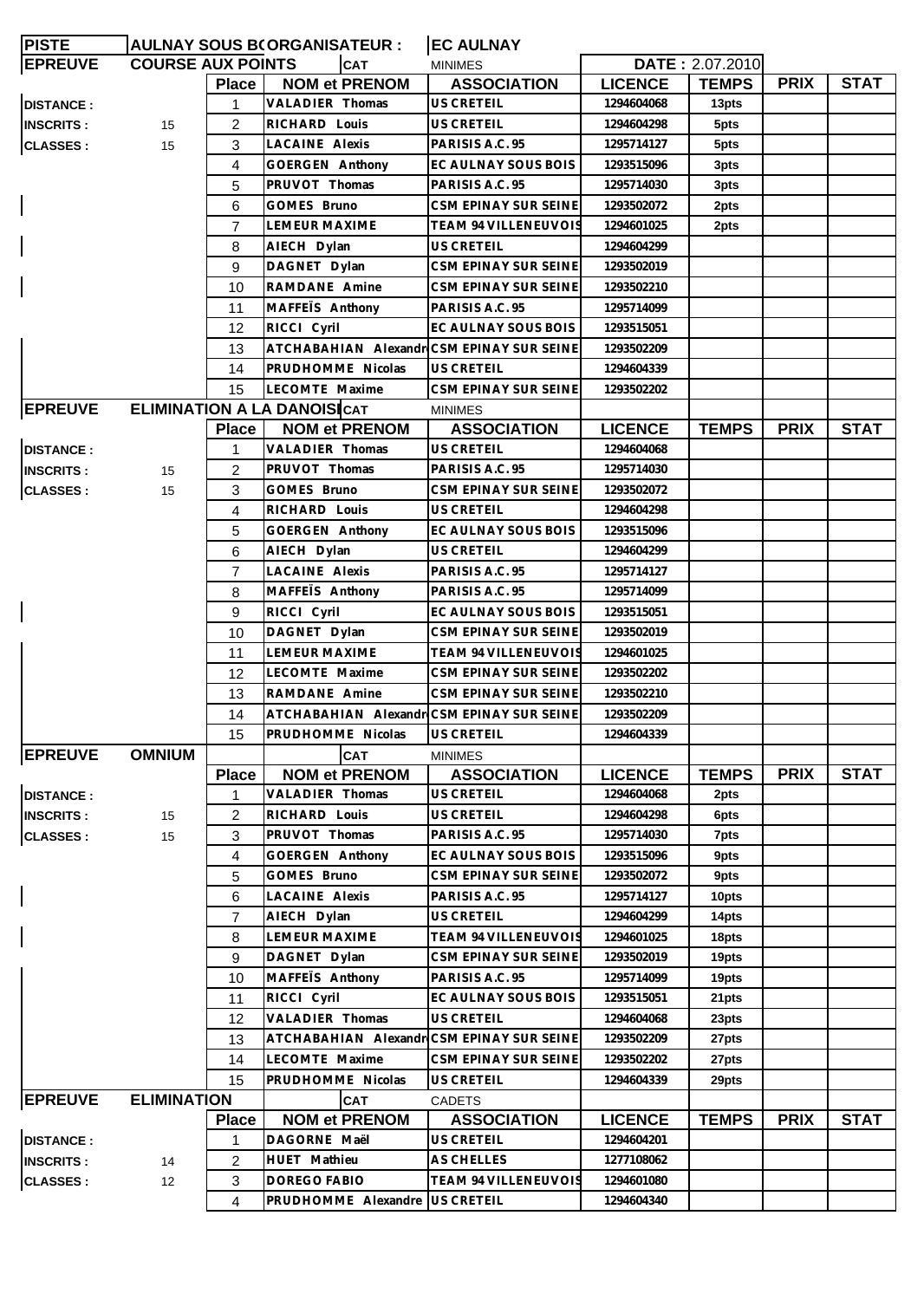|                  |                          | 5              | NOEL Aurélien                      | PARISIS A.C. 95      | 1295714246     |              |             |             |
|------------------|--------------------------|----------------|------------------------------------|----------------------|----------------|--------------|-------------|-------------|
|                  |                          | 6              | EVENOT Killian                     | EC AULNAY SOUS BOIS  | 1293515207     |              |             |             |
|                  |                          | $\overline{7}$ | OLGUN Serkan                       | CSM EPINAY SUR SEINE | 1293502009     |              |             |             |
|                  |                          | 8              | <b>BETHRY Pierre</b>               | EC AULNAY SOUS BOIS  | 1293515035     |              |             |             |
|                  |                          | 9              | <b>KRAUSCH Lucas</b>               | EC AULNAY SOUS BOIS  | 1293515244     |              |             |             |
|                  |                          | 10             | TURAN Ferdi                        | US CRETEIL           | 1294604047     |              |             |             |
|                  |                          | 11             | CHALEL Mickail Yacine              | CSM EPINAY SUR SEINE | 1293502185     |              |             |             |
|                  |                          | 12             | <b>BUTEAULT VALENTIN</b>           | C.S.DAMMARIE         | 1277115013     |              |             |             |
| <b>EPREUVE</b>   | <b>COURSE AUX POINTS</b> |                | <b>CAT</b>                         | <b>CADETS</b>        |                |              |             |             |
|                  |                          | <b>Place</b>   | <b>NOM et PRENOM</b>               | <b>ASSOCIATION</b>   | <b>LICENCE</b> | <b>TEMPS</b> | <b>PRIX</b> | <b>STAT</b> |
| <b>DISTANCE:</b> |                          | 1              | OLGUN Serkan                       | CSM EPINAY SUR SEINE | 1293502009     | 33pts        |             |             |
| <b>INSCRITS:</b> | 14                       | 2              | <b>KRAUSCH Lucas</b>               | EC AULNAY SOUS BOIS  | 1293515244     | 16pts        |             |             |
| <b>CLASSES:</b>  | $12 \overline{ }$        | 3              | PRUDHOMME Alexandre                | <b>US CRETEIL</b>    | 1294604340     | 4pts         |             |             |
|                  |                          | 4              | DAGORNE Maël                       | US CRETEIL           | 1294604201     | 4pts         |             |             |
|                  |                          | 5              | HUET Mathieu                       | AS CHELLES           | 1277108062     | 4pts         |             |             |
|                  |                          | 6              | DOREGO FABIO                       | TEAM 94 VILLENEUVOIS | 1294601080     | 3pts         |             |             |
|                  |                          | 7              | CHALEL Mickail Yacine              | CSM EPINAY SUR SEINE | 1293502185     |              |             |             |
|                  |                          | 8              | EVENOT Killian                     | EC AULNAY SOUS BOIS  | 1293515207     |              |             |             |
|                  |                          | 9              | NOEL Aurélien                      | PARISIS A.C. 95      | 1295714246     |              |             |             |
|                  |                          | 10             | TURAN Ferdi                        | US CRETEIL           | 1294604047     |              |             |             |
|                  |                          | 11             | <b>BETHRY Pierre</b>               | EC AULNAY SOUS BOIS  | 1293515035     |              |             |             |
|                  |                          | 12             | <b>BUTEAULT VALENTIN</b>           | C.S.DAMMARIE         | 1277115013     |              |             |             |
| <b>EPREUVE</b>   |                          |                | <b>ELIMINATION A LA DANOISICAT</b> | <b>CADETS</b>        |                |              |             |             |
|                  |                          | <b>Place</b>   | <b>NOM et PRENOM</b>               | <b>ASSOCIATION</b>   | <b>LICENCE</b> | <b>TEMPS</b> | <b>PRIX</b> | <b>STAT</b> |
| <b>DISTANCE:</b> |                          | 1              | PRUDHOMME Alexandre                | <b>US CRETEIL</b>    | 1294604340     |              |             |             |
| <b>INSCRITS:</b> | 14                       | $\overline{2}$ | DAGORNE Maël                       | US CRETEIL           | 1294604201     |              |             |             |
| <b>CLASSES:</b>  | $12 \overline{ }$        | 3              | EVENOT Killian                     | EC AULNAY SOUS BOIS  | 1293515207     |              |             |             |
|                  |                          | 4              | DOREGO FABIO                       | TEAM 94 VILLENEUVOIS | 1294601080     |              |             |             |
|                  |                          | 5              | HUET Mathieu                       | AS CHELLES           | 1277108062     |              |             |             |
|                  |                          | 6              | <b>BETHRY Pierre</b>               | EC AULNAY SOUS BOIS  | 1293515035     |              |             |             |
|                  |                          | $\overline{7}$ | OLGUN Serkan                       | CSM EPINAY SUR SEINE | 1293502009     |              |             |             |
|                  |                          | 8              | <b>KRAUSCH Lucas</b>               | EC AULNAY SOUS BOIS  | 1293515244     |              |             |             |
|                  |                          | 9              | NOEL Aurélien                      | PARISIS A.C. 95      | 1295714246     |              |             |             |
|                  |                          | 10             | CHALEL Mickail Yacine              | CSM EPINAY SUR SEINE | 1293502185     |              |             |             |
|                  |                          | 11             | TURAN Ferdi                        | US CRETEIL           | 1294604047     |              |             |             |
|                  |                          | 12             | <b>BUTEAULT VALENTIN</b>           | C.S.DAMMARIE         | 1277115013     |              |             |             |
| <b>EPREUVE</b>   | <b>OMNIUM</b>            |                | <b>CAT</b>                         | <b>CADETS</b>        |                |              |             |             |
|                  |                          | <b>Place</b>   | <b>NOM et PRENOM</b>               | <b>ASSOCIATION</b>   | <b>LICENCE</b> | <b>TEMPS</b> | <b>PRIX</b> | <b>STAT</b> |
| <b>DISTANCE:</b> |                          | 1              | DAGORNE Maël                       | US CRETEIL           | 1294604201     | 7pts         |             |             |
| <b>INSCRITS:</b> | 14                       | 2              | PRUDHOMME Alexandre                | US CRETEIL           | 1294604340     | 8pts         |             |             |
| <b>CLASSES:</b>  | 12                       | 3              | <b>DOREGO FABIO</b>                | TEAM 94 VILLENEUVOIS | 1294601080     | 11pts        |             |             |
|                  |                          | 4              | HUET Mathieu                       | AS CHELLES           | 1277108062     | 12pts        |             |             |
|                  |                          | 5              | OLGUN Serkan                       | CSM EPINAY SUR SEINE | 1293502009     | 15pts        |             |             |
|                  |                          | 6              | EVENOT Killian                     | EC AULNAY SOUS BOIS  | 1293515207     | 17pts        |             |             |
|                  |                          | $\overline{7}$ | <b>KRAUSCH Lucas</b>               | EC AULNAY SOUS BOIS  | 1293515244     | 19pts        |             |             |
|                  |                          | 8              | NOEL Aurélien                      | PARISIS A.C. 95      | 1295714246     | 23pts        |             |             |
|                  |                          | 9              | <b>BETHRY Pierre</b>               | EC AULNAY SOUS BOIS  | 1293515035     | 25pts        |             |             |
|                  |                          | 10             | CHALEL Mickail Yacine              | CSM EPINAY SUR SEINE | 1293502185     | 28pts        |             |             |
|                  |                          | 11             | TURAN Ferdi                        | US CRETEIL           | 1294604047     | 31pts        |             |             |
|                  |                          | 12             | <b>BUTEAULT VALENTIN</b>           | C.S.DAMMARIE         | 1277115013     | 36pts        |             |             |
| <b>EPREUVE</b>   | <b>COURSE AUX POINTS</b> |                | <b>CAT</b>                         | <b>FEMININES T.C</b> |                |              |             |             |
|                  |                          | <b>Place</b>   | <b>NOM et PRENOM</b>               | <b>ASSOCIATION</b>   | <b>LICENCE</b> | <b>TEMPS</b> | <b>PRIX</b> | <b>STAT</b> |
| <b>DISTANCE:</b> |                          | 1              | RIBAULT Christelle                 | CSM VILLENEUVE GARE  | 1292420053     | 31pts        |             |             |
| <b>INSCRITS:</b> | 8                        | 2              | PFLUKE Lillian                     | US METRO TRANSPORT   | 1275024073     | 8pts         |             |             |
| <b>CLASSES:</b>  | 8                        | 3              | DURAND Alexia                      | PARISIS A.C. 95      | 1295714376     | 8pts         |             |             |
|                  |                          | 4              | ARNOUX Audrey                      | CSM VILLENEUVE GARE  | 1292420009     | 6pts         |             |             |
|                  |                          | 5              | POLMONT Estelle                    | CSM EPINAY SUR SEINE | 1293502064     |              |             |             |
|                  |                          | 6              | ARNOUX Tifanny                     | CSM VILLENEUVE GARE  | 1292420045     |              |             |             |